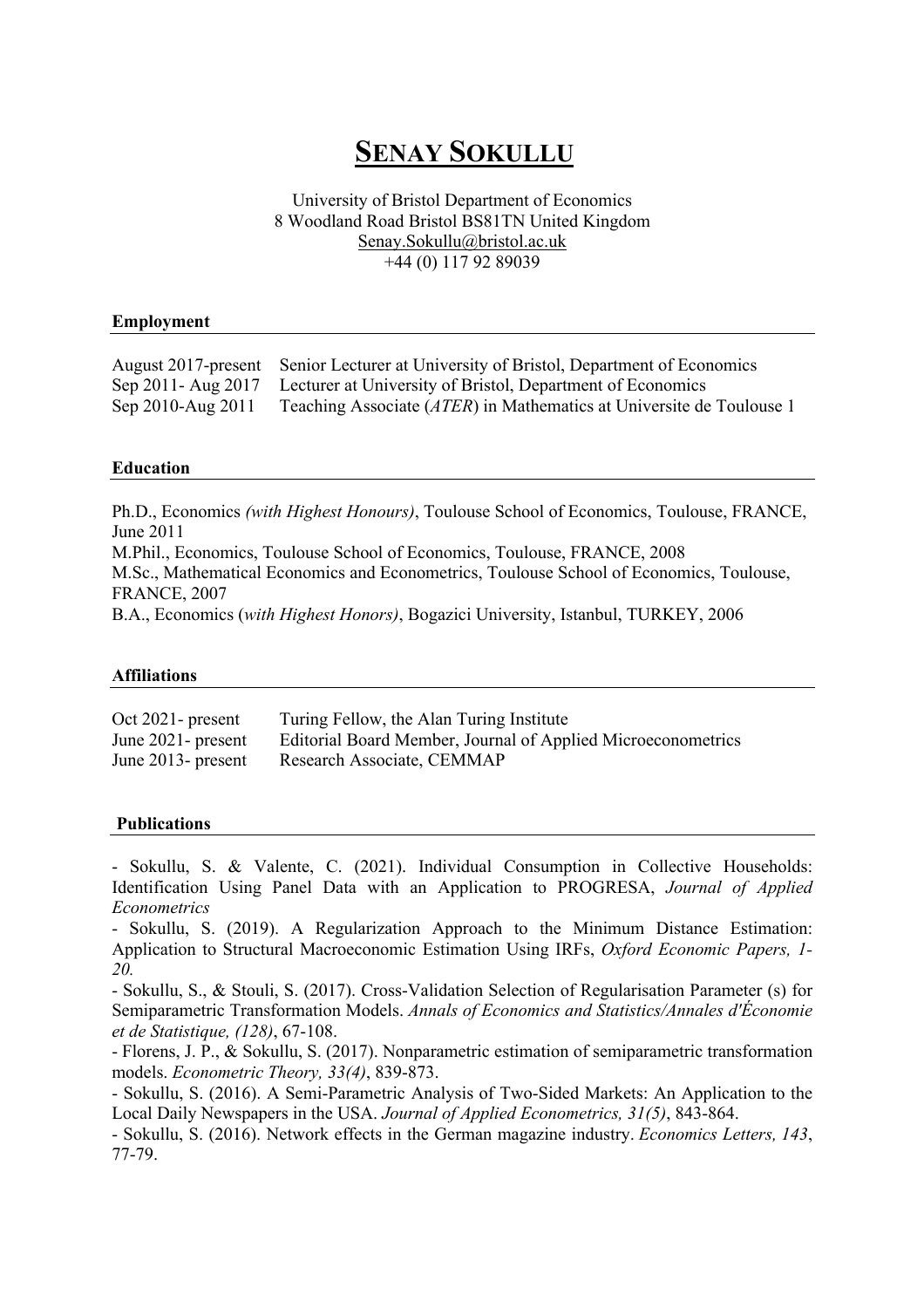- Ivaldi, M., Sokullu, S., & Toru, T. (2012). Chapter 10 Are Airports Two-Sided Platforms?: A Methodological Approach. In *Pricing Behavior and Non-Price Characteristics in the Airline Industry* (pp. 213-232). Emerald Group Publishing Limited.

# **Work in Progress**

- "Airport Prices in a Two-Sided Framework: An Empirical Analysis" joint with Marc Ivaldi and Tuba Toru

- "Optimal weighting for linear inverse problems" joint with Jean-Pierre Florens, *submitted*

- "More is Better, or not? An Empirical Analysis of Buyer Preferences for Variety on E-Market", *revision requested from International Journal of Industrial Organisation*

- "Time Varying Linear Transformation Models with Endogeneity" joint with Irene Botosaru and Chris Muris, *submitted*

- "Endogenous Product Availability and Multiple Equilibria in Demand Models with Market Entry" joint with Victor Aguirregabiria and Alessandro Iaria

# **Invited Presentations**

-2022: Toulouse Business School, School of Mathematics at University of Bristol, Jean Golding Institute Showcase Event

-2021: EOS Conference (Keynote), Loughborough University

-2020: University of Mannheim, University of Montreal, Bogazici University

-2019: Lloyd's Banking Group (Bristol)

-2018: University of Leuven (KU Leuven)

-2017: University of Groningen, University of Southampton

-2014: London School of Economics

-2013: Grenoble Applied Economics Laboratory, University of New Orleans, Bilkent University -2012: UCL-Cemmap

-2011: Ecole Polytechnique, University of Bristol, Oxford University, University of Warwick, Universite Laval, University of Pennsylvania, Bogazici University

-2010: University Carlos III of Madrid, University College London, Toulouse School of Economics

# **Conference Presentations**

-2022: Econometric Study Group

-2021: Royal Economic Society Annual Conference, IAAE Annual Conference

-2020: Econometric Society World Congress

-2019: Economics of Platforms Workshop, IAAE Annual Conference, CRESSE

-2018: North American Summer Meeting of Econometric Society, IAAE Annual Conference, Bristol Econometric Study Group, Econometric Society European Meeting, EARIE Meeting

-2017: Economics of Platforms Workshop, Bristol Industrial Organisation Workshop, Computational and Methodological Statistics Conference

-2016: North American Winter Meeting of Econometric Society, Econometric Society European Meeting

-2015: Econometric Society World Congress

-2013: Econometric Society European Meeting

-2012: IIOC, RES, InfoMetrics Workshop

-2011: IIOC